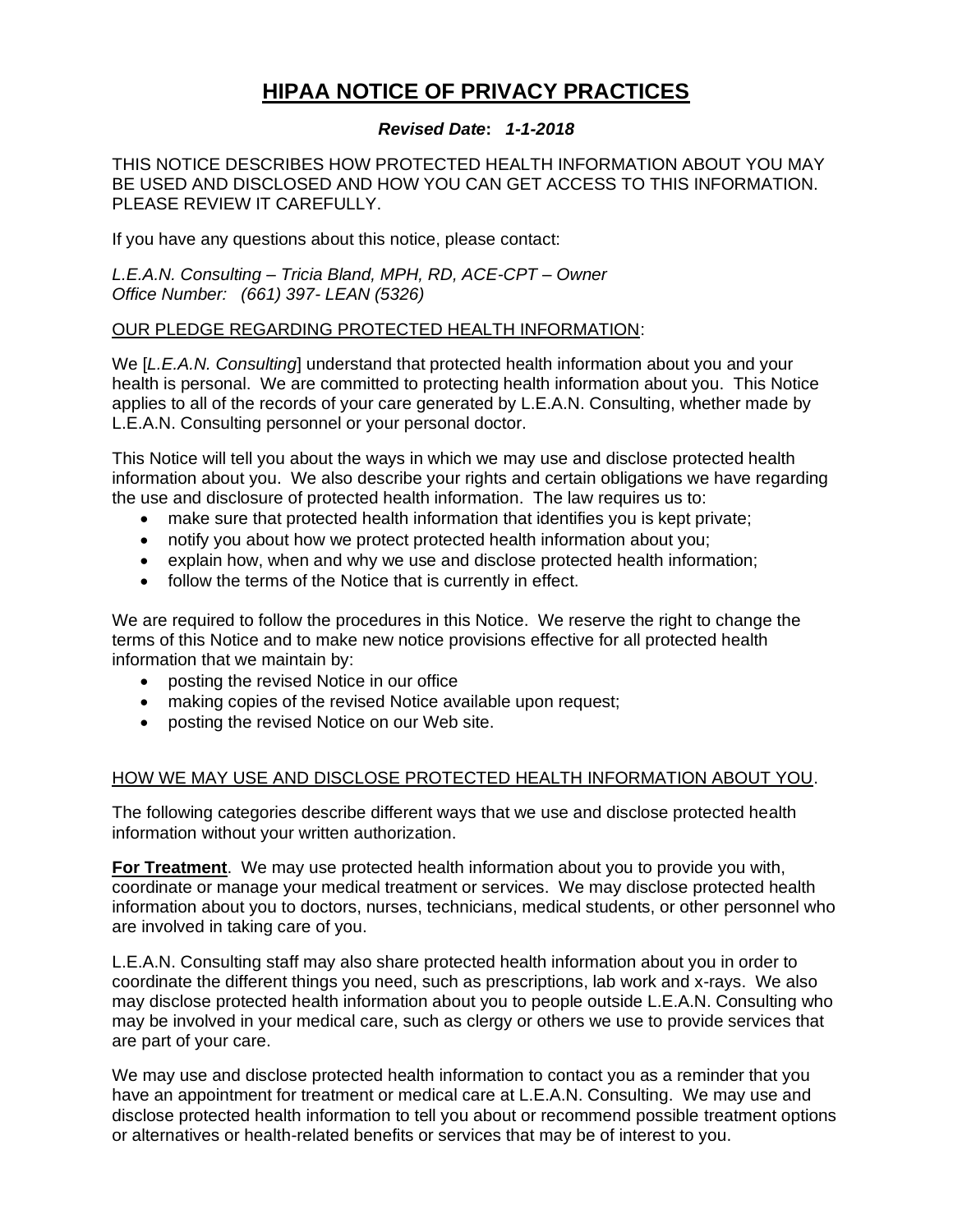**For Payment for Services**. We may use and disclose protected health information about you so that the treatment and services you receive at L.E.A.N. Consulting may be billed to and payment may be collected from you, an insurance company or a third party. For example, we may need to give your health plan information about nutrition services you received at L.E.A.N. Consulting so your health plan will pay us or reimburse you for the service. We may also tell your health plan about the nutrition services you are going to receive to obtain prior approval or to determine whether your plan will cover the treatment.

**For Health Care Operations**. We may use and disclose protected health information about you for L.E.A.N. Consulting health care operations, such as our quality assessment and improvement activities, case management, coordination of care, business planning, customer services and other activities. These uses and disclosures are necessary to run the facility, reduce health care costs, and make sure that all of our patients receive quality care.

For example, we may use protected health information to review our treatment and services and to evaluate the performance of the dietitian who is providing your services. We may also combine protected health information about many L.E.A.N. Consulting patients to decide what additional services L.E.A.N. Consulting should offer, what services are not needed, and whether certain new treatments are effective. We may also disclose information to doctors, nurses, technicians, medical students, and other L.E.A.N. Consulting personnel for review and learning purposes. We may also combine the protected health information we have with protected health information from other health care facilities to compare how we are doing and see where we can make improvements in the care and services we offer. We may remove information that identifies you from this set of protected health information so others may use it to study health care and health care delivery without learning who the specific patients are. We may also contact you as part of a fundraising effort.

Subject to applicable state law, in some limited situations the law allows or requires us to use or disclose your health information for purposes beyond treatment, payment, and operations. However, some of the disclosures set forth below may never occur at our facilities.

As Required By Law. We will disclose protected health information about you when required to do so by federal, state or local law.

**Research**. We may disclose your PHI to researchers when their research has been approved by an institutional review board or privacy board that has reviewed the research proposal and established protocols to ensure the privacy of your information

**Health Risks**. We may disclose protected health information about you to a government authority if we reasonably believe you are a victim of abuse, neglect or domestic violence. We will only disclose this type of information to the extent required by law, if you agree to the disclosure, or if the disclosure is allowed by law and we believe it is necessary to prevent or lessen a serious and imminent threat to you or another person.

**Judicial and Administrative Proceedings**. If you are involved in a lawsuit or dispute, we may disclose your information in response to a court or administrative order. We may also disclose health information about you in response to a subpoena, discovery request, or other lawful process by someone else involved in the dispute, but only if efforts have been made, either by us or the requesting party, to tell you about the request or to obtain an order protecting the information requested.

**Business Associates.** We may disclose information to business associates who perform services on our behalf (such as billing companies) however, we require them to appropriately safeguard your information.

**Public Health.** As required by law, we may disclose your protected health information to public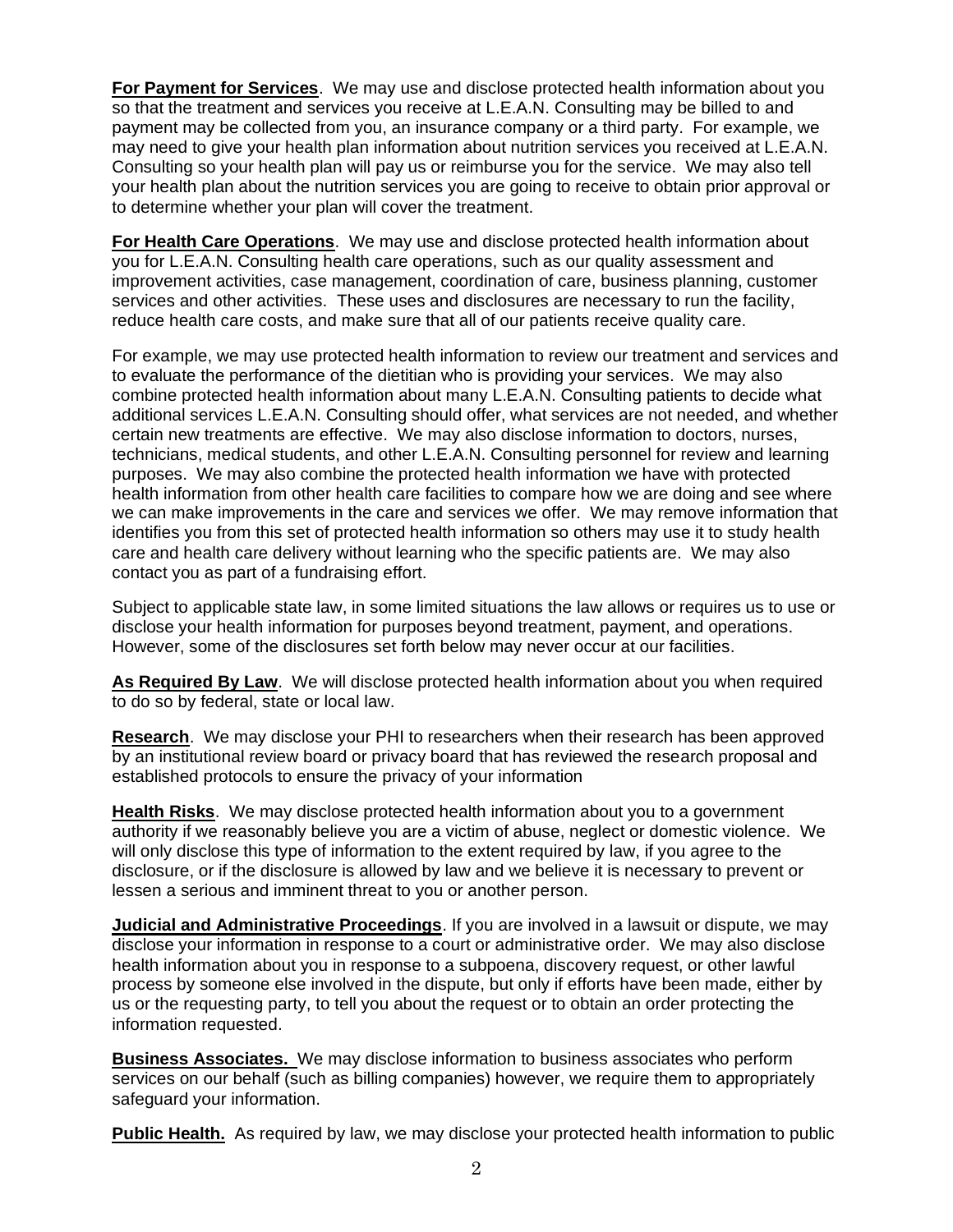health or legal authorities charged with preventing or controlling disease, injury, or disability.

**To Avert a Serious Threat to Health or Safety**. We may use and disclose protected health information about you when necessary to prevent a serious threat to your health and safety or the health and safety of the public or another person.

**Health Oversight Activities**. We may disclose protected health information to a health oversight agency for activities authorized by law. These activities include audits, investigations, and inspections, as necessary for licensure and for the government to monitor the health care system, government programs, and compliance with civil rights laws.

**Law Enforcement**. We may release protected health information as required by law, or in response to an order or warrant of a court, a subpoena, or an administrative request. We may also disclose protected health information in response to a request related to identification or location of an individual, victims of crime, decedents, or a crime on the premises.

**Organ and Tissue Donation**. If you are an organ donor, we may release protected health information to organizations that handle organ procurement or organ, eye or tissue transplantation or to an organ donation bank, as necessary to facilitate organ or tissue donation and transplantation.

**Special Government Functions**. If you are a member of the armed forces, we may release protected health information about you if it relates to military and veterans activities. We may also release your protected health information for national security and intelligence purposes, protective services for the President, and medical suitability or determinations of the Department of State.

**Coroners, Medical Examiners, and Funeral Directors**. We may release protected health information to a coroner or medical examiner. This may be necessary, for example, to identify a deceased person or determine the cause of death. We may also disclose protected health information to funeral directors consistent with applicable law to enable them to carry out their duties.

**Correctional Institutions and Other Law Enforcement Custodial Situations**. If you are an inmate of a correctional institution or under the custody of a law enforcement official, we may release protected health information about you to the correctional institution or law enforcement official as necessary for your or another person's health and safety.

**Worker's Compensation.** We may disclose information as necessary to comply with laws relating to worker's compensation or other similar programs established by law.

**Food and Drug Administration.** We may disclose to the FDA, or persons under the jurisdiction of the FDA, protected health information relative to adverse events with respect to drugs, foods, supplements, products and product defects, or post marketing surveillance information to enable product recalls, repairs, or replacement.

## YOU CAN OBJECT TO CERTAIN USES AND DISCLOSURES

Unless you object, or request that only a limited amount or type of information be shared, we may use or disclose protected health information about you in the following circumstances:

- We may share with a family member, relative, friend or other person identified by you protected health information directly relevant to that person's involvement in your care or payment for your care. We may also share information to notify these individuals of your location, general condition or death.
- We may share information with a public or private agency (such as the American Red Cross) for disaster relief purposes. Even if you object, we may still share this information if necessary for the emergency circumstances.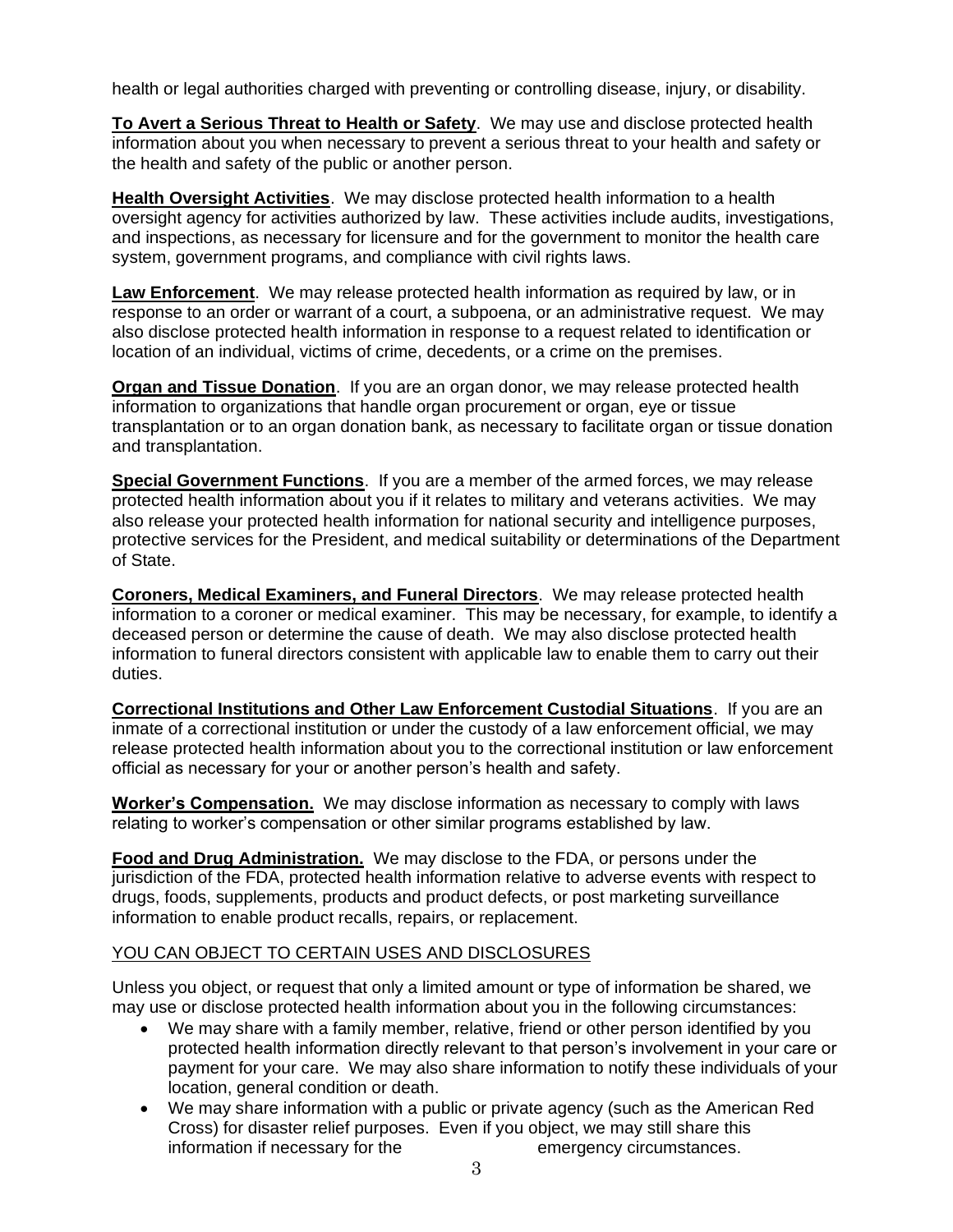If you would like to object to use and disclosure of protected health information in these circumstances, please call or write to our contact person listed on page 1 of this Notice.

YOUR RIGHTS REGARDING PROTECTED HEALTH INFORMATION ABOUT YOU. You have the following rights regarding protected health information we maintain about you:

**Right to Inspect and Copy**. You have the right to inspect and copy protected health information that may be used to make decisions about your care. Usually, this includes medical and billing records.

To inspect and copy protected health information that may be used to make decisions about you, you must submit your request in writing to Tricia Bland, MPH, RD, ACE-CPT. If you request a copy of the information, we may charge a fee for the costs of copying, mailing or other supplies associated with your request, and we will respond to your request no later than 30 days after receiving it. There are certain situations in which we are not required to comply with your request. In these circumstances, we will respond to you in writing, stating why we will not grant your request and describe any rights you may have to request a review of our denial.

**Right to Amend**. If you feel that protected health information we have about you is incorrect or incomplete, you may ask us to amend or supplement the information.

To request an amendment, your request must be made in writing and submitted to Tricia Bland, MPH, RD, ACE-CPT. In addition, you must provide a reason that supports your request. We will act on your request for an amendment no later than 60 days after receiving the request.

We may deny your request for an amendment if it is not in writing or does not include a reason to support the request, and will provide a written denial to you. In addition, we may deny your request if you ask us to amend information that:

- Was not created by us, unless the person or entity that created the information is no longer available to make the amendment;
- Is not part of the protected health information kept by L.E.A.N. Consulting;
- Is not part of the information which you would be permitted to inspect and copy; or
- We believe is accurate and complete.

**Right to an Accounting of Disclosures**. You have the right to request an "accounting of disclosures." This is a list of the disclosures we made of protected health information about you.

To request this list or accounting of disclosures, you must submit your request in writing to Tricia Bland, MPH, RD, ACE-CPT. You may ask for disclosures made up to six years before your request (not including disclosures made before April 14, 2003). The first list you request within a 12-month period will be free. For additional lists, we may charge you for the costs of providing the list. We are required to provide a listing of all disclosures except the following:

- For your treatment
- For billing and collection of payment for your treatment
- For health care operations
- Made to or request by you, or that you authorized
- Occurring as a byproduct of permitted use and disclosures
- For national security or intelligence purposes or to correctional institutions or law enforcement regarding inmates
- As part of a limited data set of information that does not contain information identifying you

**Right to Request Restrictions**. You have the right to request a restriction or limitation on the